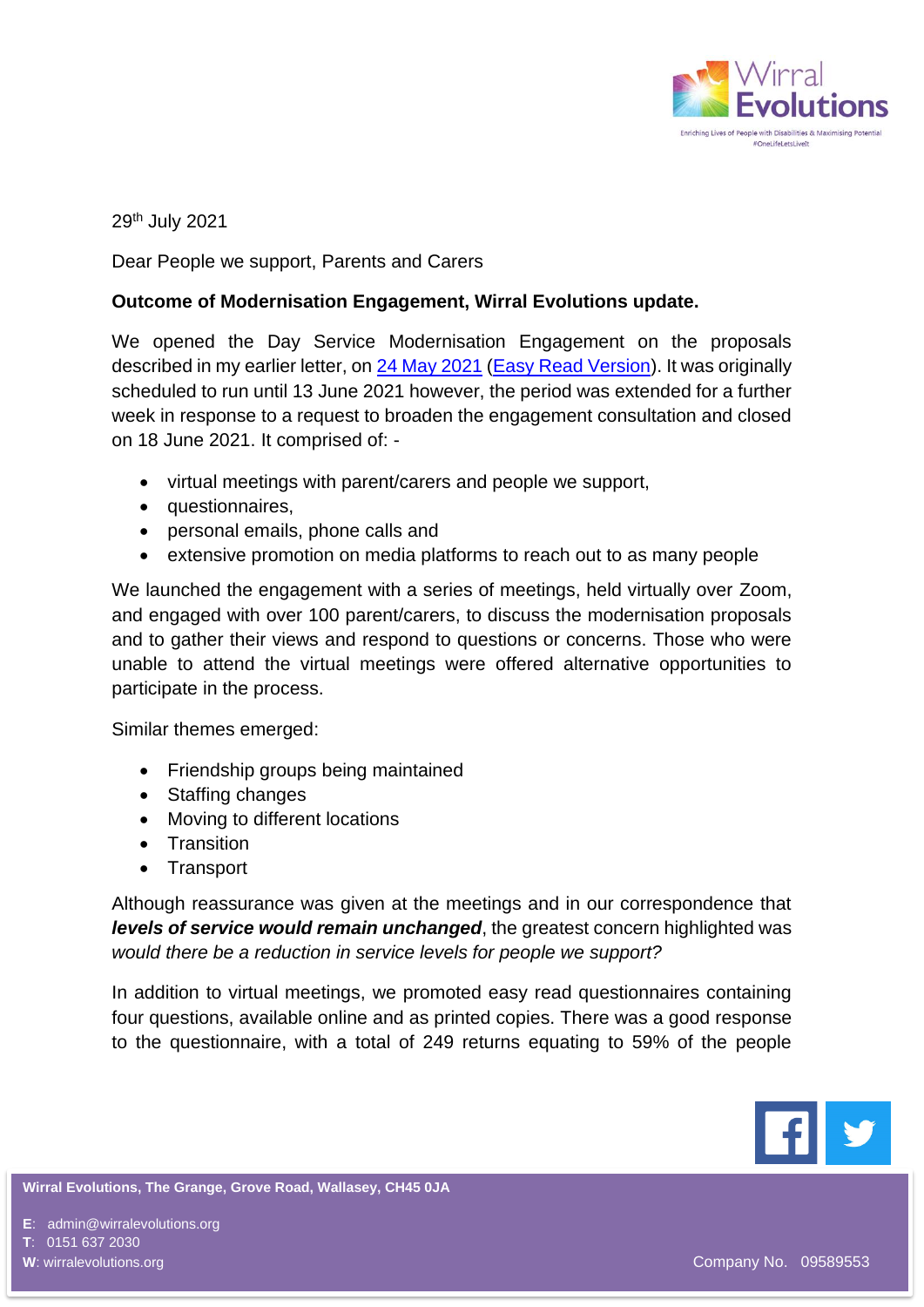

supported which is significantly above the national benchmark of 33% for questionnaire response rates.

Statements of feelings also emerged in the response to the question of what the changes would mean to the individual and were repeated in the section inviting comments. Observations ranged from recognising the "outmoded" traditional approach of centre-based activities; the changes could provide opportunities to widen choice and there were some concerns around the effects of the change in a short period of time

It is acknowledged that change brings levels of unsettlement and anxiety however, people can manage change well when they are fully involved in the process. Wirral Evolutions always considers the impact of changes and are committed to ensuring that people we support would be fully involved and have a personalised meeting to discuss options and develop a transition plan, with the valued input from their circles of support contributing to the process, to establish a flexible option in a way that works for them. It is also recognised that those attending several centres may not experience the same degree of change and we would commit to providing as much continuity as possible during any change. Individuals will always receive support based on their unique needs, appropriate in its design reflecting their wishes.

The questionnaire also invited alternative ideas to be put forward and a small number of respondents offered some different suggestions to the proposals which included enthusiasm to try new things, more socialising with people of a similar age, making use of the centres out of business hours, merging day centres, reducing overheads and management costs.

Some doubts raised were around the speed for the implementation of the proposed changes and we did acknowledge that it was far quicker than we would have liked. However, making any decisions or changes to services are always hard set against a backdrop of reduced funding.

What was made very clear in all the feedback is the importance of day services and that it is a critical element in the lives of the people we support and their parents. I and the Board of Wirral Evolutions are committed to ensuring that the provision is maintained, enhanced, and continuously improves for all in the Wirral Evolutions family.



**Wirral Evolutions, The Grange, Grove Road, Wallasey, CH45 0JA**

**E**: admin@wirralevolutions.org

**T**: 0151 637 2030